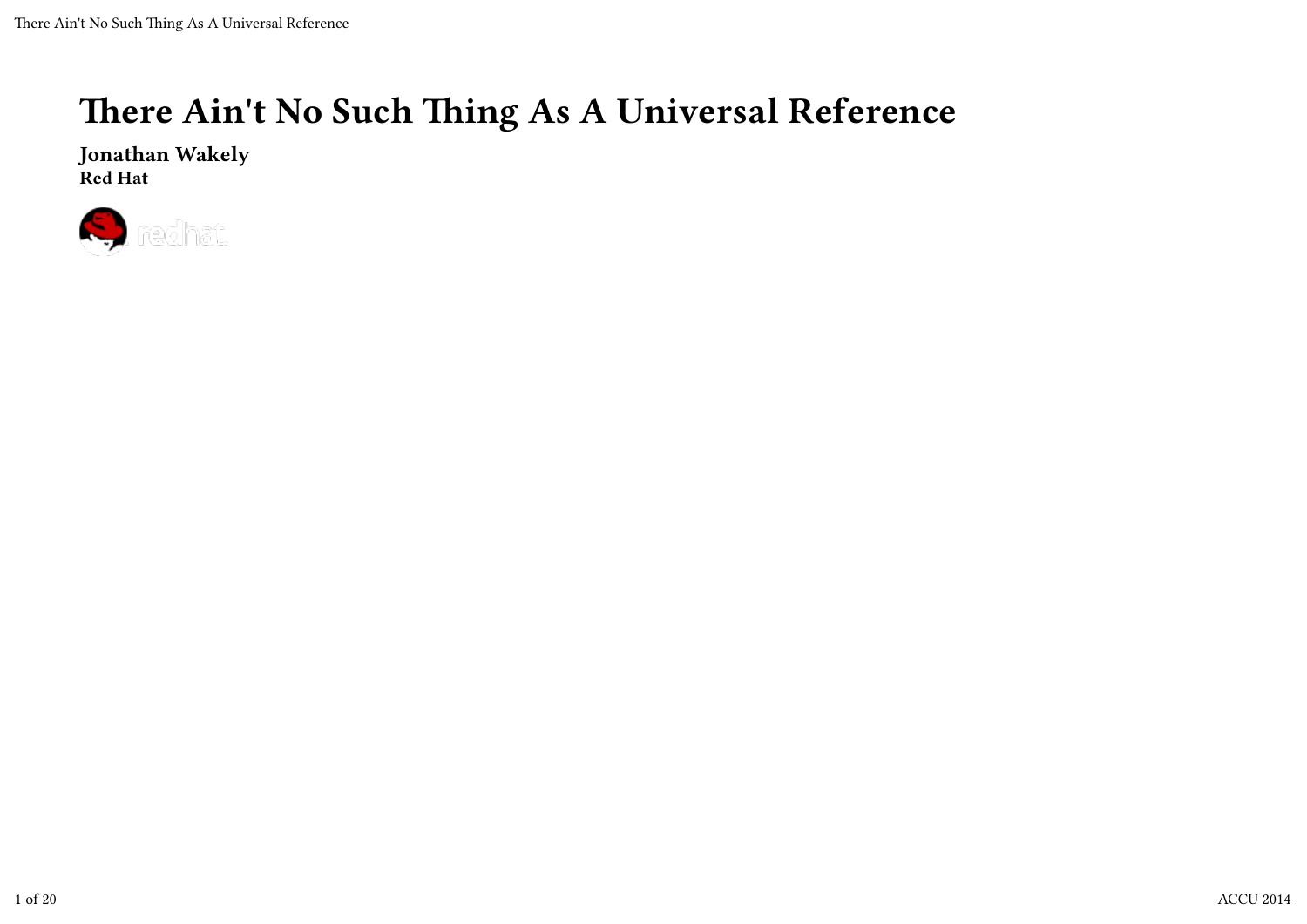Scott Meyers's term (Overload 111, isocpp.org blog, Channel 9 video)

T&& Doesn't Always Mean "Rvalue Reference"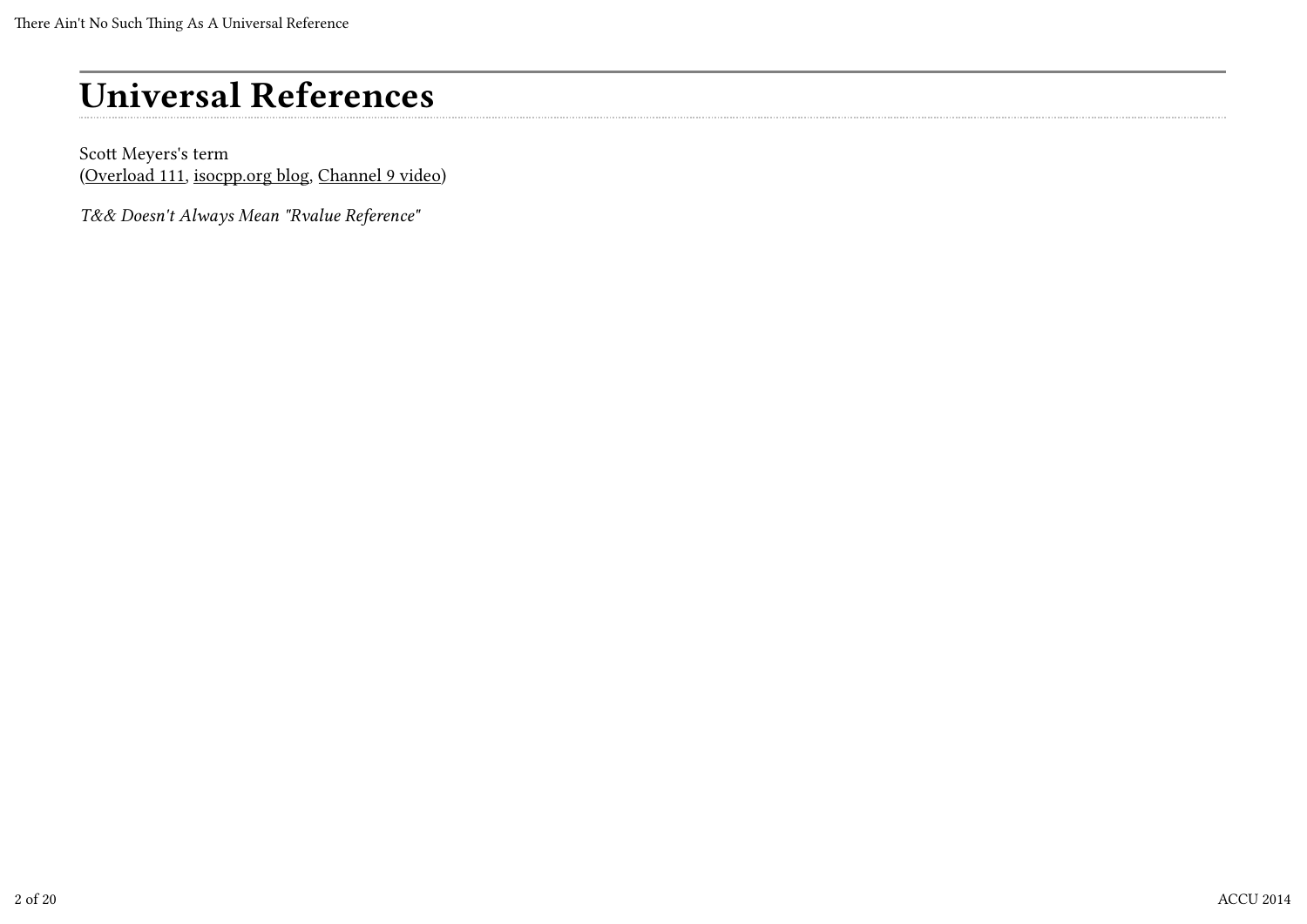Scott presents a very useful model for understanding function templates such as:

```
template<typename T>
   void func( T&& arg )
   { }
```
Which can be passed lvalue or rvalue arguments:

| int $i = 0$ ; |                   |    |                  |
|---------------|-------------------|----|------------------|
| func( i       |                   | ); | // <i>lvalue</i> |
|               | func( $i + 1$     |    | $//$ rvalue      |
|               | func( $"cat"s$ ); |    | $//$ $r$ value   |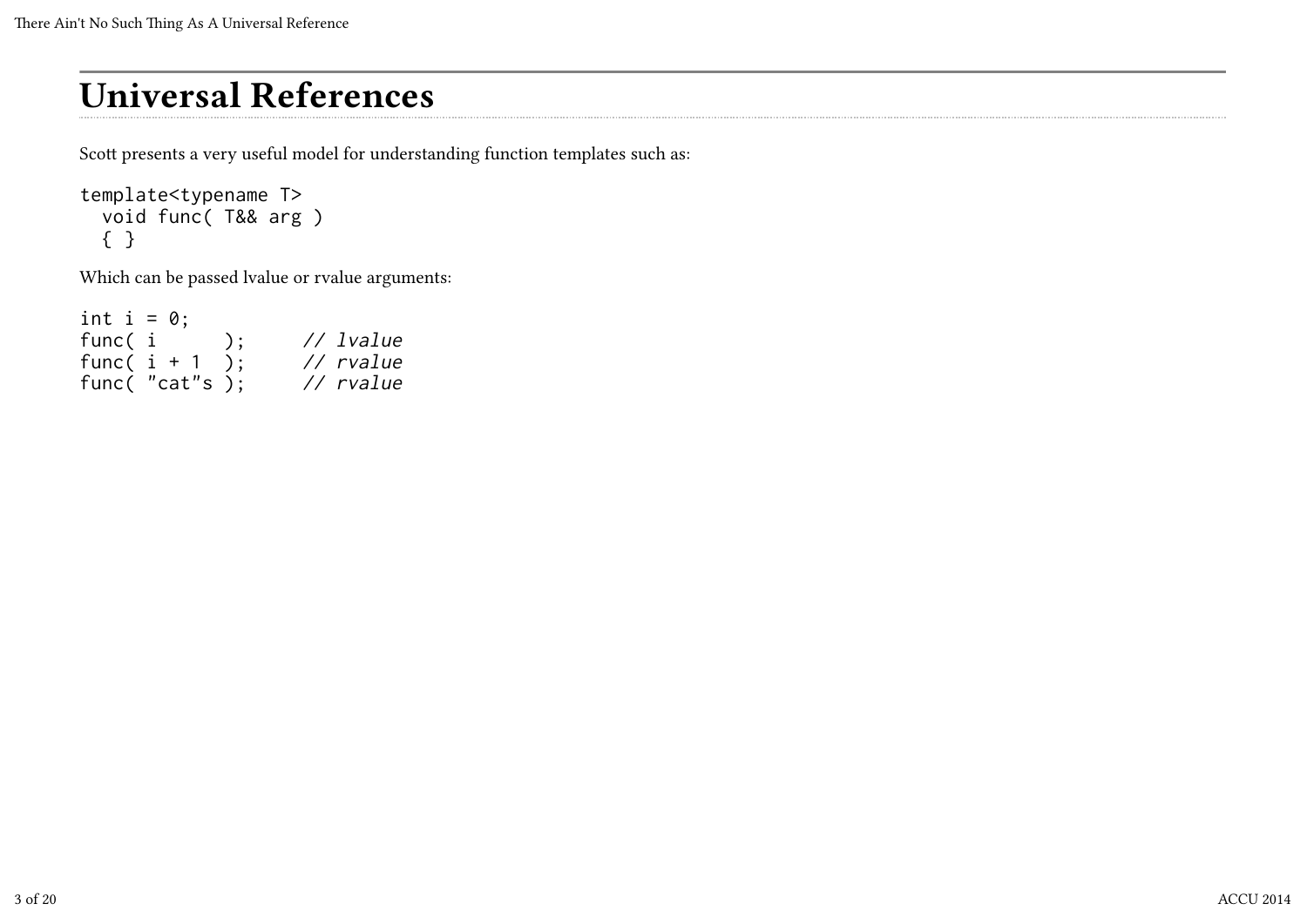template<typename T> void func( T&& ) { }

"The essence of the issue is that "&&" in a type declaration sometimes means rvalue reference, but sometimes it means either rvalue reference or lvalue reference."

Unless stated otherwise all quotes in these slides are from Meyers, 2012, 'Universal References in C++11', Overload, no. 111, p. 8-12.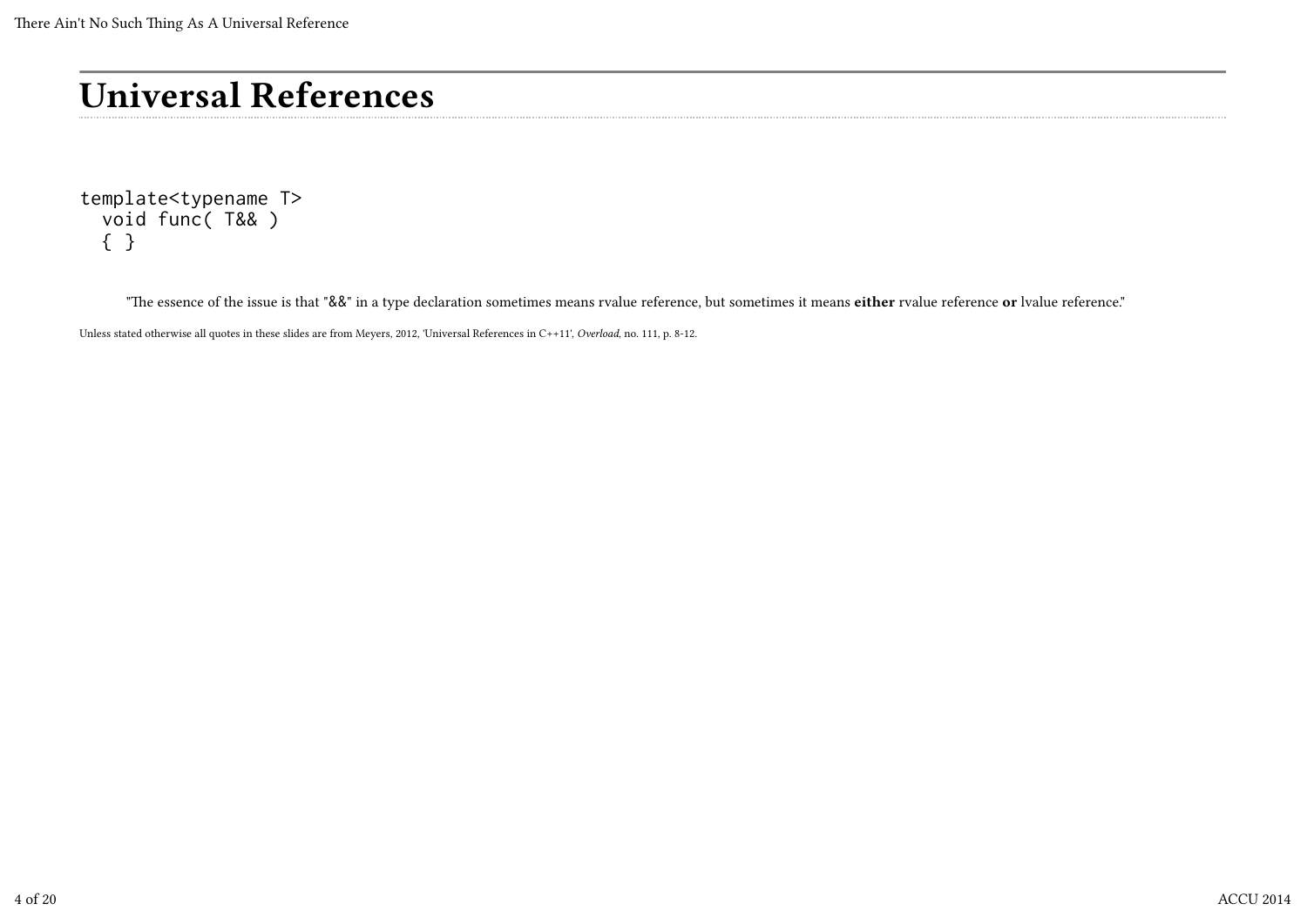Scott introduces new terminology for these rvalue-or-lvalue references:

"Such unusually flexible references deserve their own name. I call them universal references."

"If a variable or parameter is declared to have type T&& for some deduced type T, that variable or parameter is a universal reference."

(This includes types deduced with auto&& because auto uses the same rules as template argument deduction)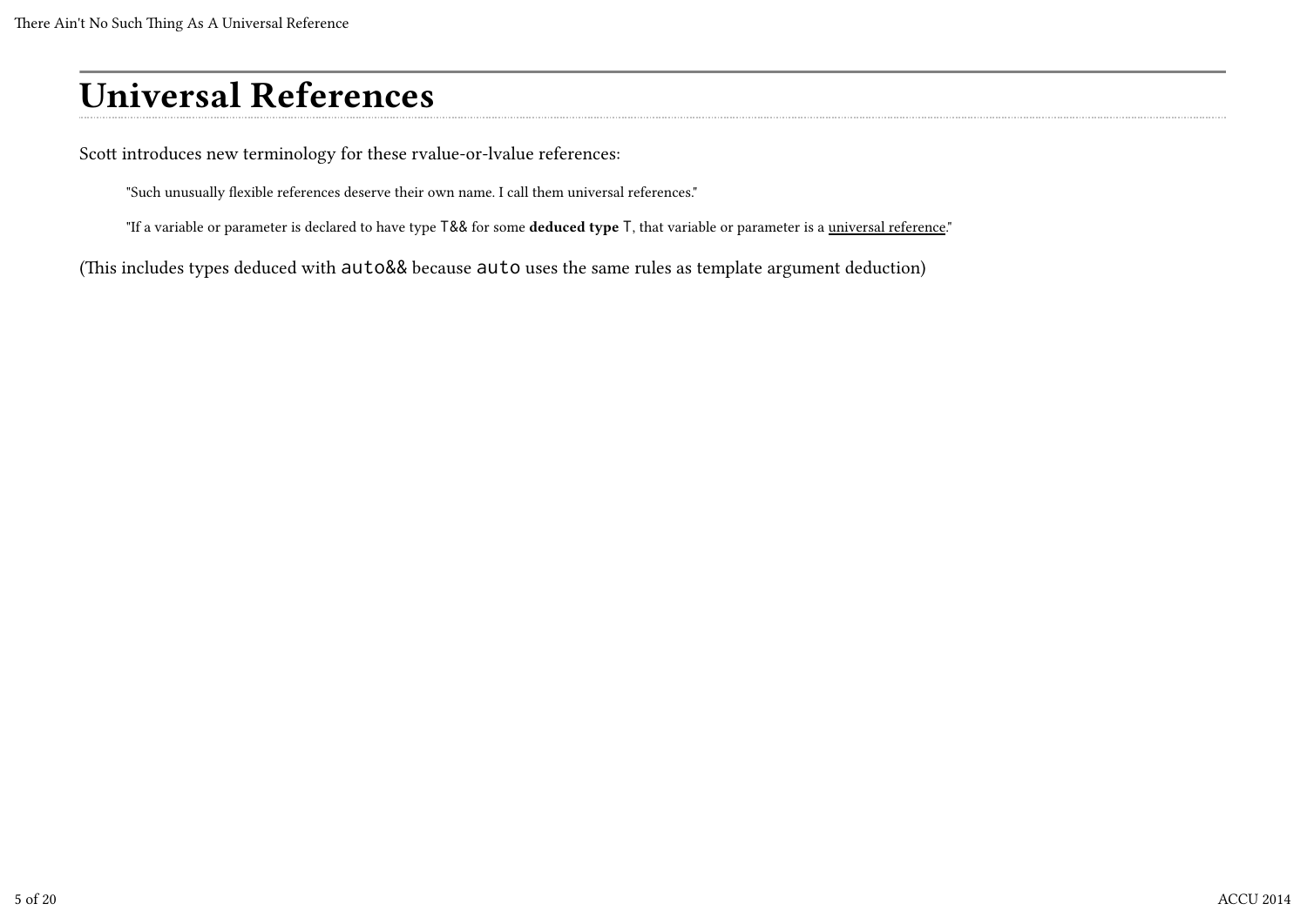#### We don't need no stinkin' abstractions!

Universal references are a useful model for reading and understanding template code in modern C++, everyone should read the article

But according to the C++ standard (and your compiler) …

#### There ain't no such thing as a universal reference!

The standard (and compilers) only know about lvalue references and rvalue references

And Scott's requirement that there must be a deduced type involved means there are cases that aren't explained by universal references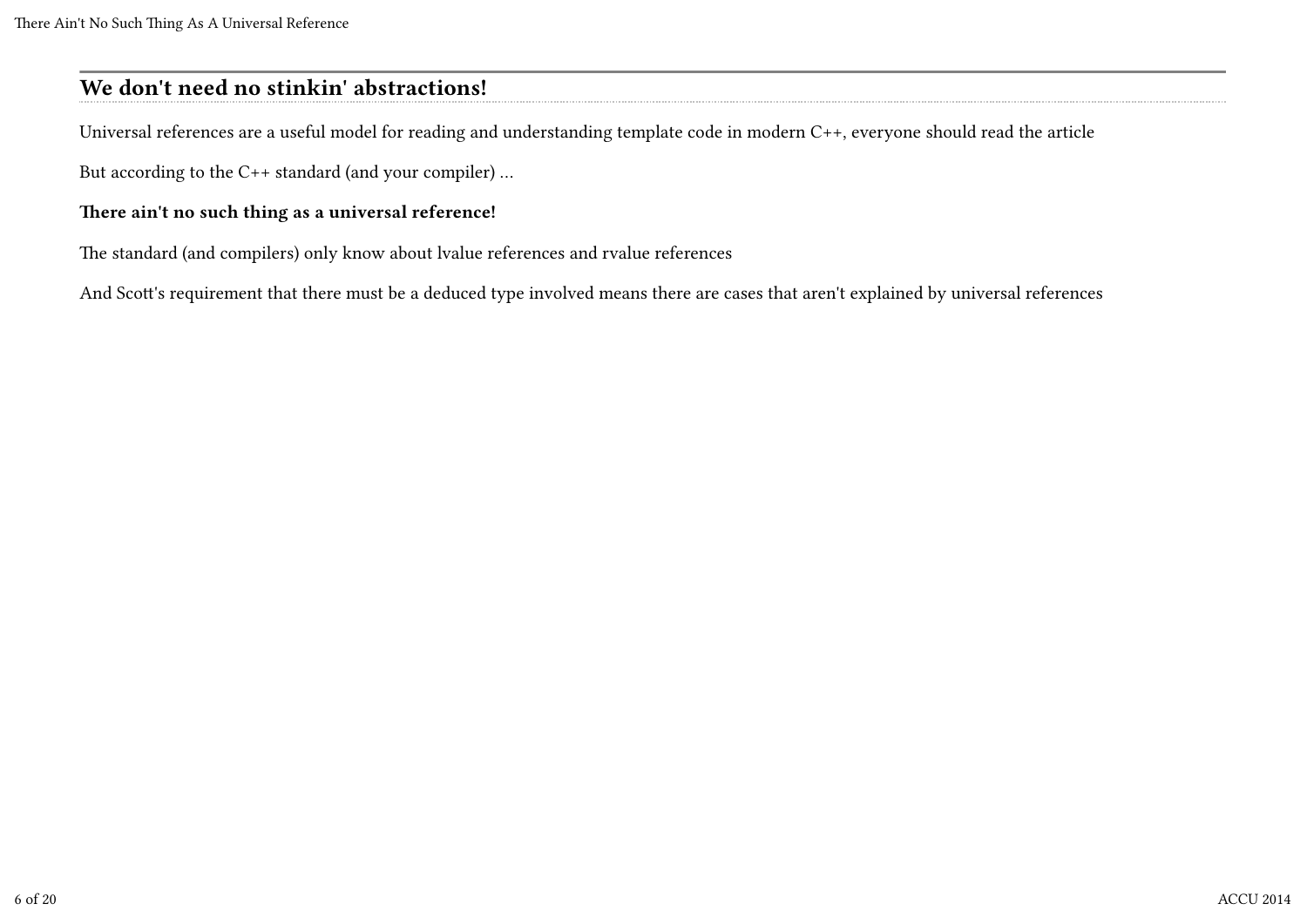# Not a universal reference

```
template<typename T>
   class Wrapper
   {
   public:
     Wrapper( T&& t ) // not deduced
     : wrapped(std::forward<T>(t))
     { }
     // ...
   private:
     T wrapped;
   };
template<typename T>
   Wrapper<T>
   wrap( T&& t ) // deduced
```

```
 { return Wrapper<T>{std::forward<T>(t)}; }
```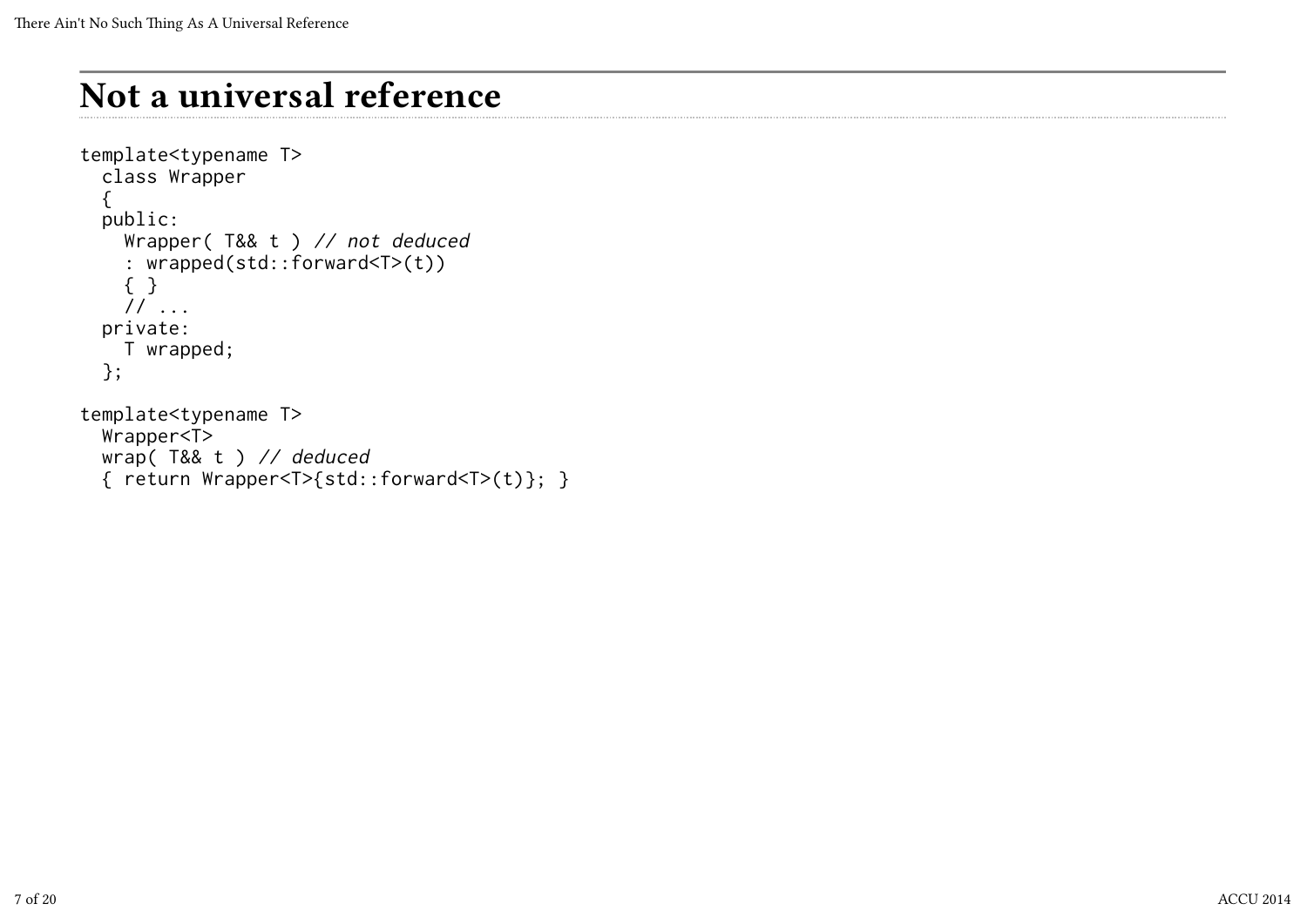# Behind the curtain

There are two properties of the C++ language that explain everything covered by the term universal references, and other cases too:

- Reference collapsing
- A special case in the argument deduction rules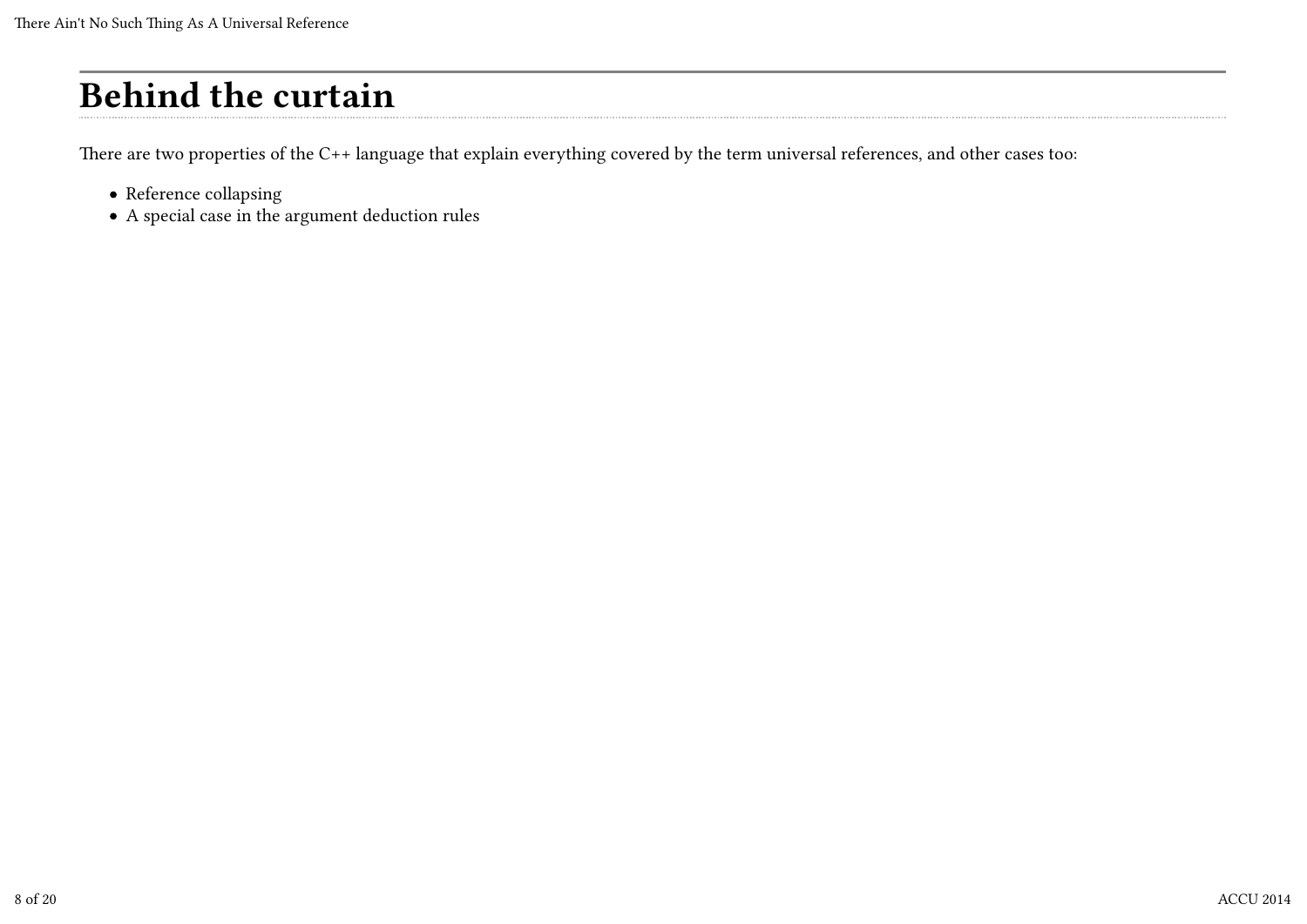Let's declare a simple typedef for a reference type:

typedef int& intlref;

And then apply some transformations:

 typedef intlref& intlref2; typedef intlref&& intlref3;

We still have the same type:

| is_same <intlref, intlref2=""> // true, int&amp;</intlref,> |  |  |
|-------------------------------------------------------------|--|--|
| is_same <intlref, intlref3=""> // true, int&amp;</intlref,> |  |  |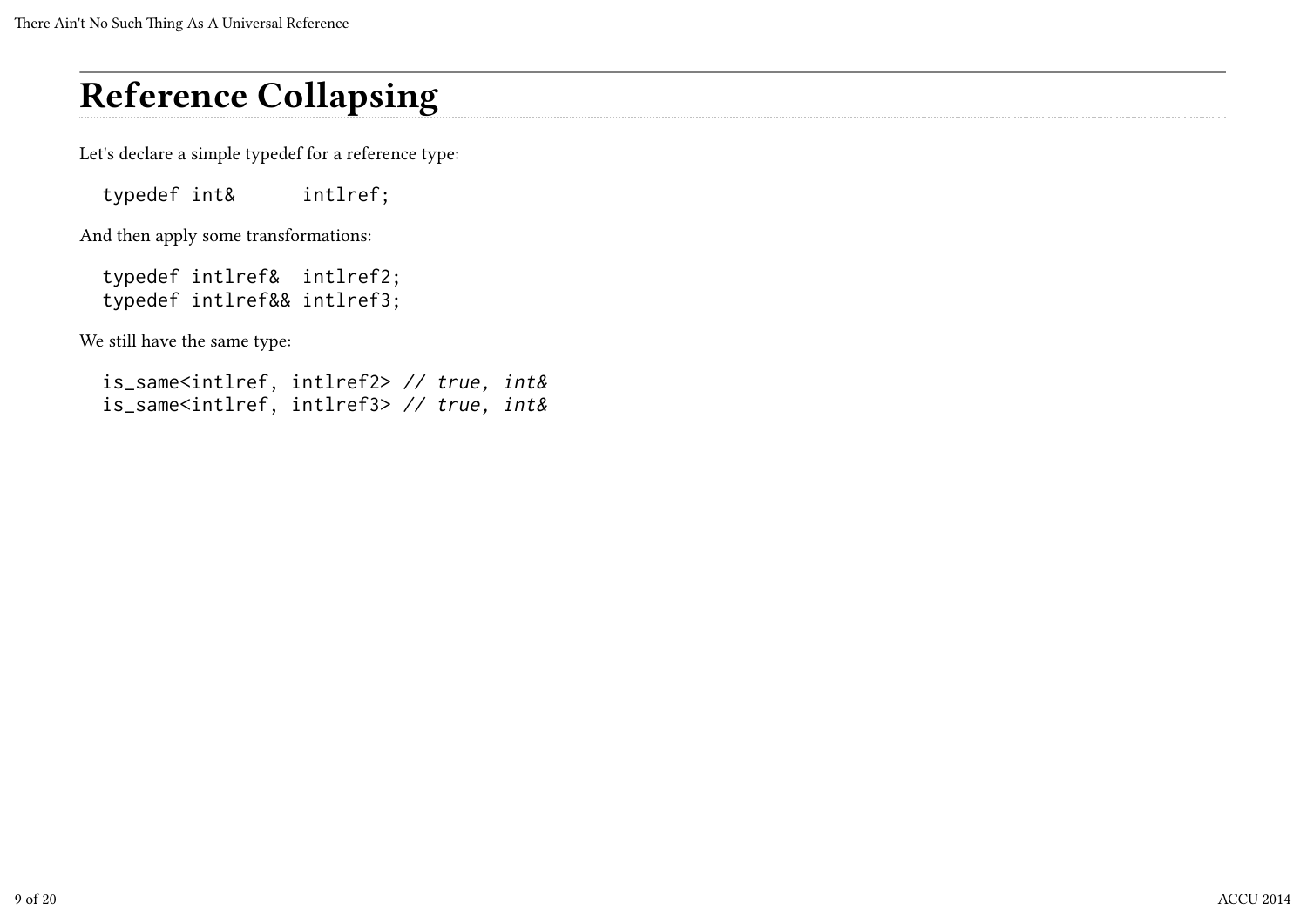Using a typedef for an rvalue-reference type:

typedef int&& intrref;

Then applying the same transformations:

 typedef intrref& intlref4; typedef intrref&& intrref2;

We don't always get the same type:

| is_same <intrref, intlref4=""> // false, int&amp;</intrref,>     |  |  |
|------------------------------------------------------------------|--|--|
| is_same <intrref, intrref2=""> // true, int&amp;&amp;</intrref,> |  |  |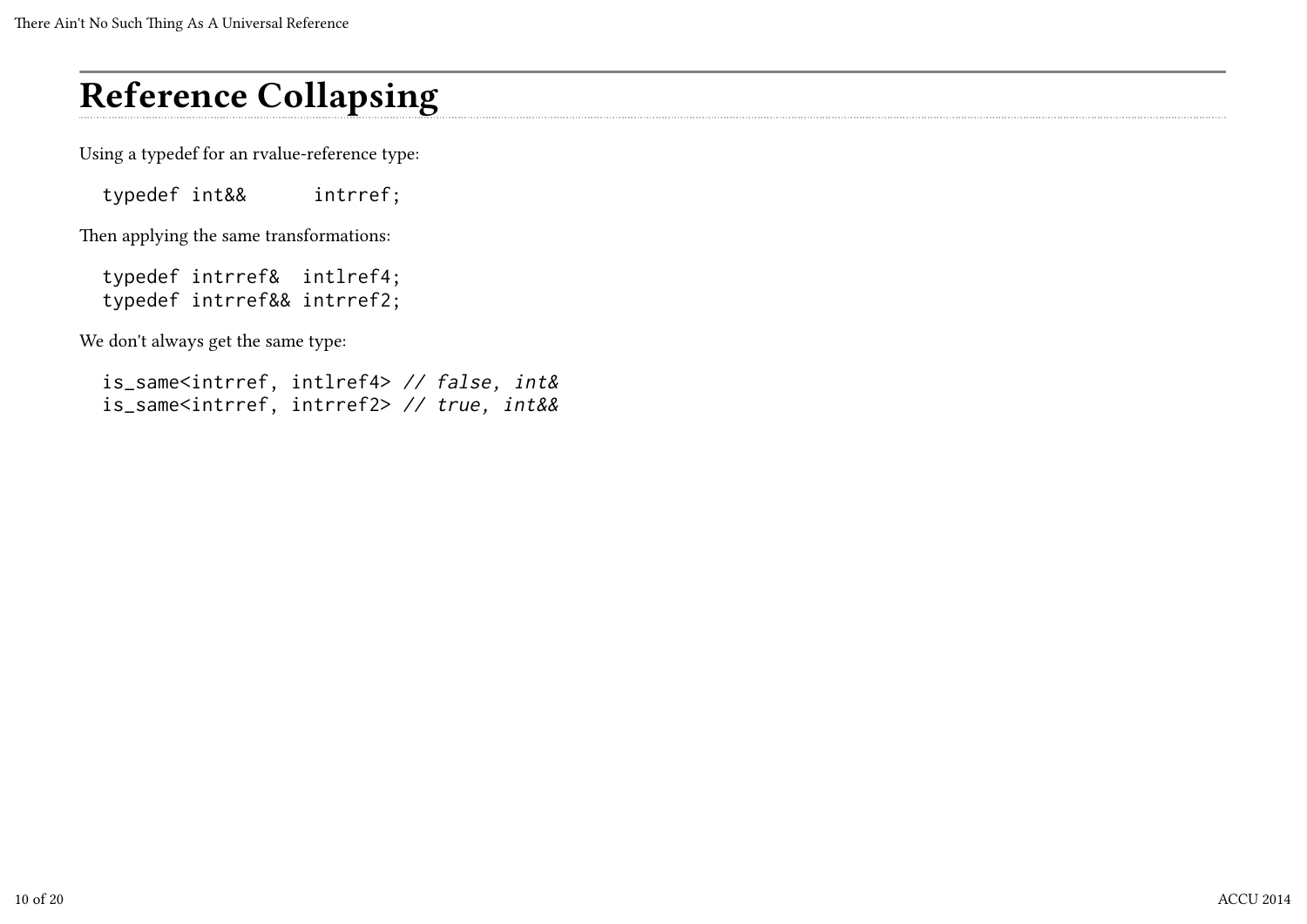We can use C++11 alias templates to perform these same transformations:

```
 template<typename T> using ref = T&;
 template<typename T> using refref = T&&;
 is_same<ref<int>, int&>
 is_same<ref<int&>, int&>
 is_same<ref<int&&>, int&>
 is_same<refref<int>, int&&>
 is_same<refref<int&>, int&>
 is_same<refref<int&&>, int&&>
```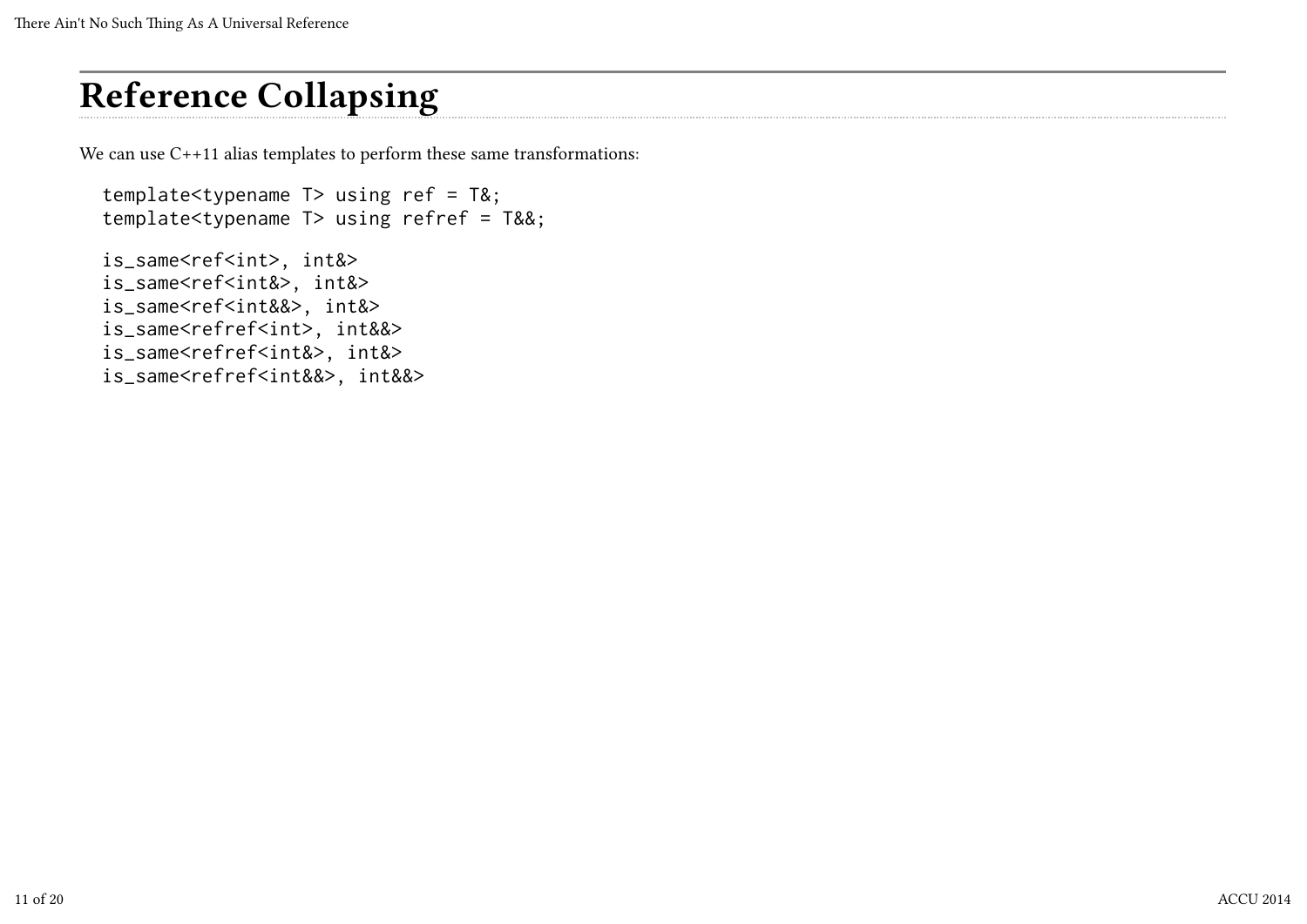These core language rules for reference collapsing are modelled by transformation traits in the standard library:

| add_lvalue_reference <int>::type</int>     | $\Rightarrow$ int&  |
|--------------------------------------------|---------------------|
| add_lvalue_reference <int&>::type</int&>   | $\Rightarrow$ int&  |
| add_lvalue_reference <int&&>::type</int&&> | $\Rightarrow$ int&  |
|                                            |                     |
| add_rvalue_reference <int>::type</int>     | $\Rightarrow$ int&& |
| add_rvalue_reference <int&>::type</int&>   | $\Rightarrow$ int&  |
| add_rvalue_reference <int&&>::type</int&&> | $\Rightarrow$ int&& |
|                                            |                     |

This property of C++ is why std::move is declared to return remove\_reference<T>::type&& and not simply T&&, you can't just append && to a type and expect to get an rvalue-reference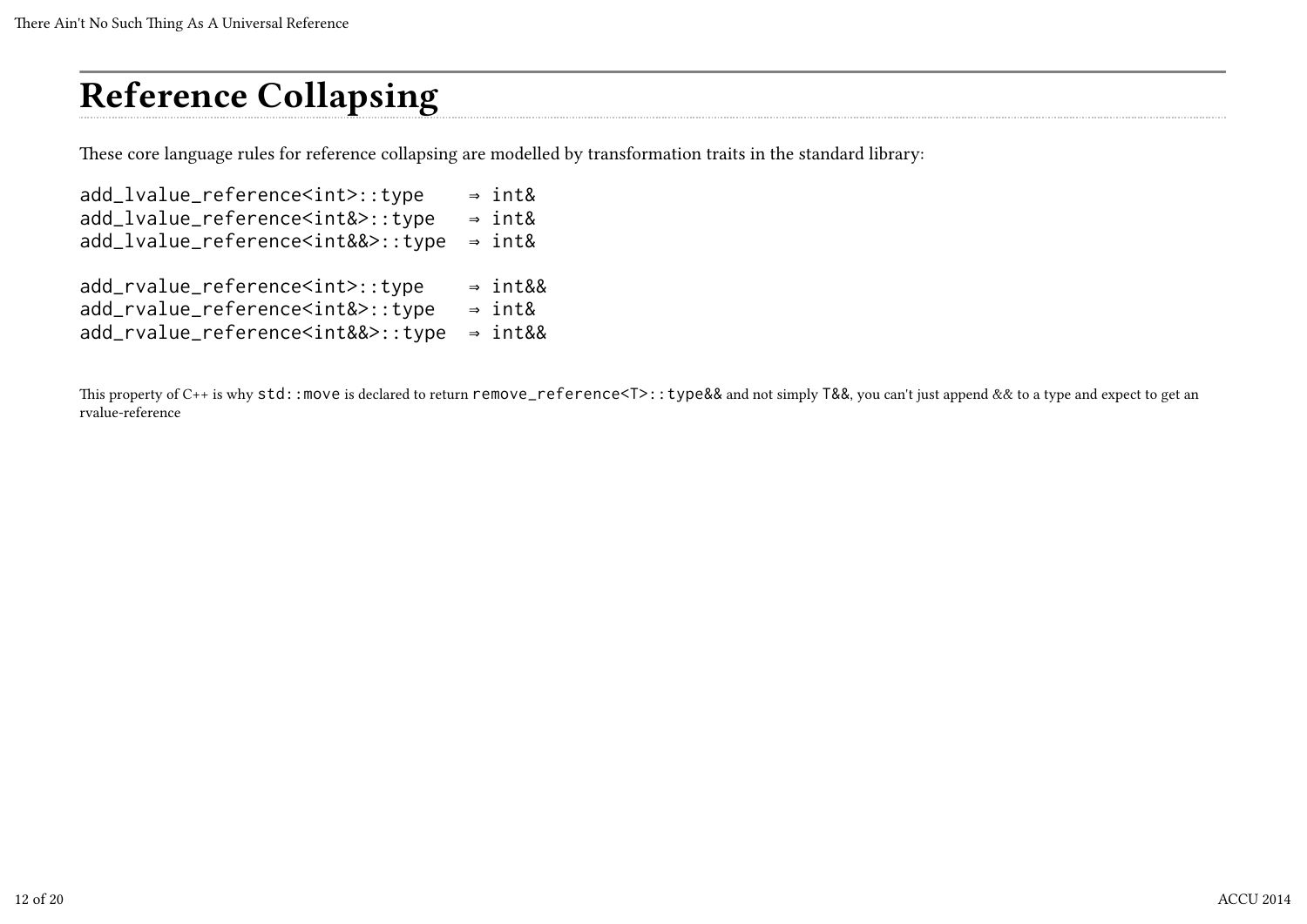The exact same rules we've seen for reference collapsing in typedefs also apply in other contexts, such as function parameters:

void func(intlref&); void func(ref<int&>);

void func(intlref&&); void func(refref<int&>);

All those declarations are the same function as:

void func(int&);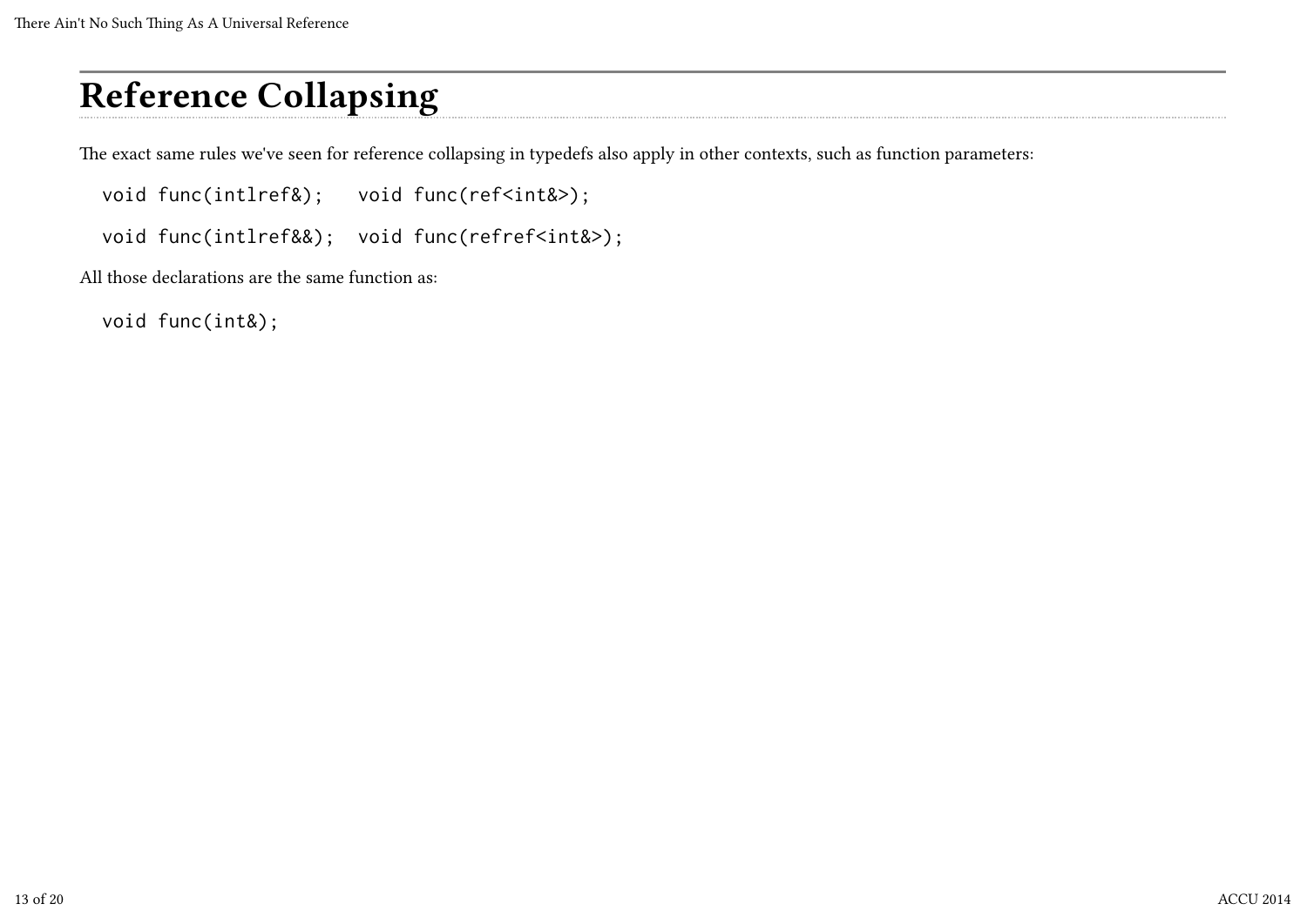#### Explicit Template Arguments

Using this function template:

```
 template<typename T>
   void func(T&&) { }
```
We can substitute the type T using an explicit template argument:

```
func<int>(1); \frac{1}{\tan(x)} func<int>(int&&)
 int i;
func<int&>(i); // func<int&>(int&)
 func<int&&>(1); // func<int&&>(int&&)
```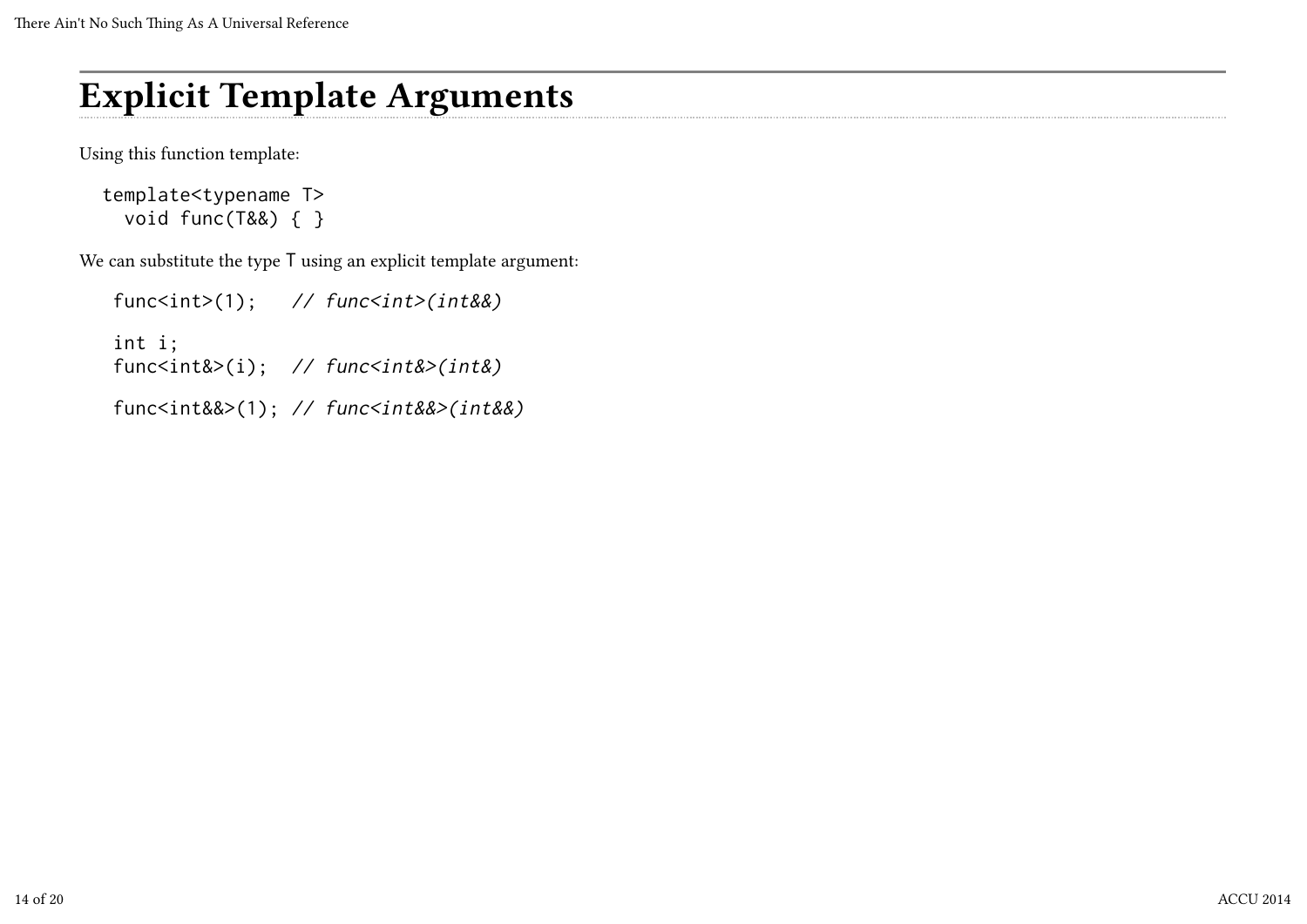## Not a universal reference

```
template<typename T>
   class Wrapper
   {
   public:
     Wrapper( T&& t ) // not deduced, but collapses
     : wrapped(std::forward<T>(t))
     { }
     // ...
   private:
     T wrapped;
   };
template<typename T>
   Wrapper<T>
   wrap( T&& t ) // deduced
   { return Wrapper<T>{std::forward<T>(t)}; }
```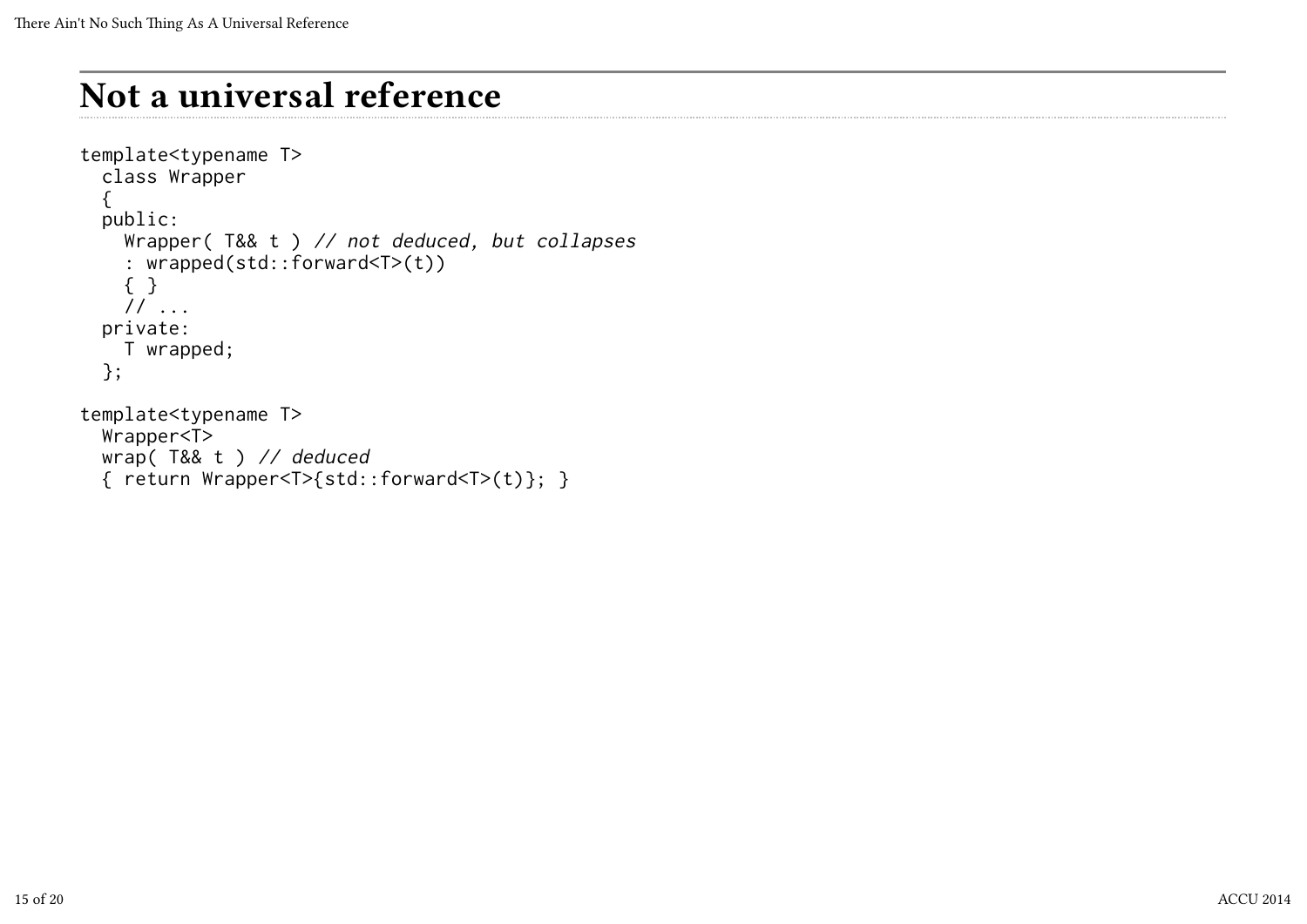#### Template Argument Deduction

Using the same function template:

```
 template<typename T>
   void func(T&&) { }
```
We are now ready to understand what happens when the type T is deduced:

```
func(1); // func<int>(int&amp;&amp;&amp;) int i;
func(i); // func<int&8>(int&)
```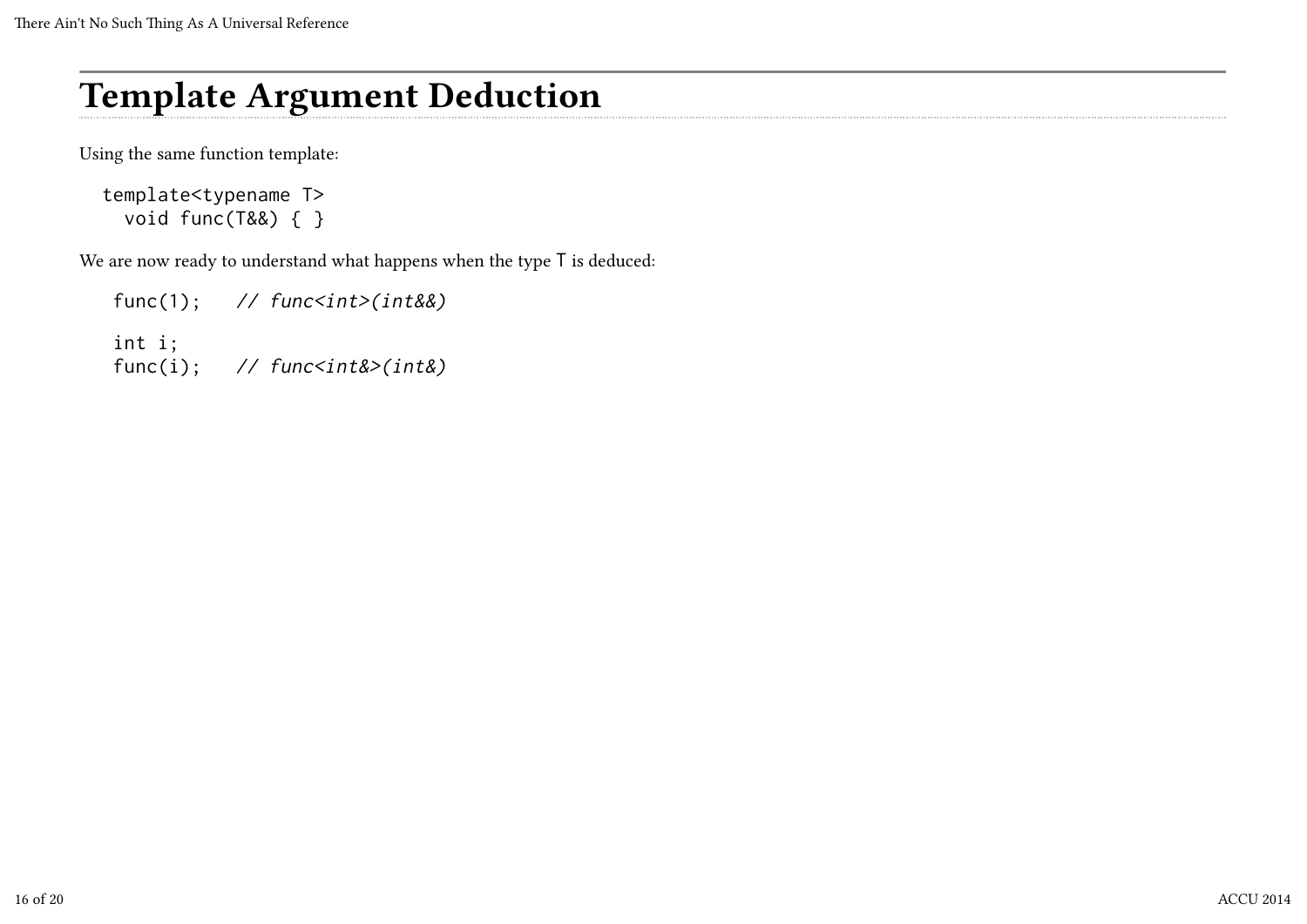# Deduction of lvalue-refs

```
 template<typename T>
   void func(T&&) { }
```

```
 int i;
func(i); \frac{1}{\sqrt{2}} func<int&>(int&)
```
The key thing to notice here, which is not at all obvious, is that

A function template with a parameter like T&& allows the template parameter T to be *deduced as an lvalue reference type*.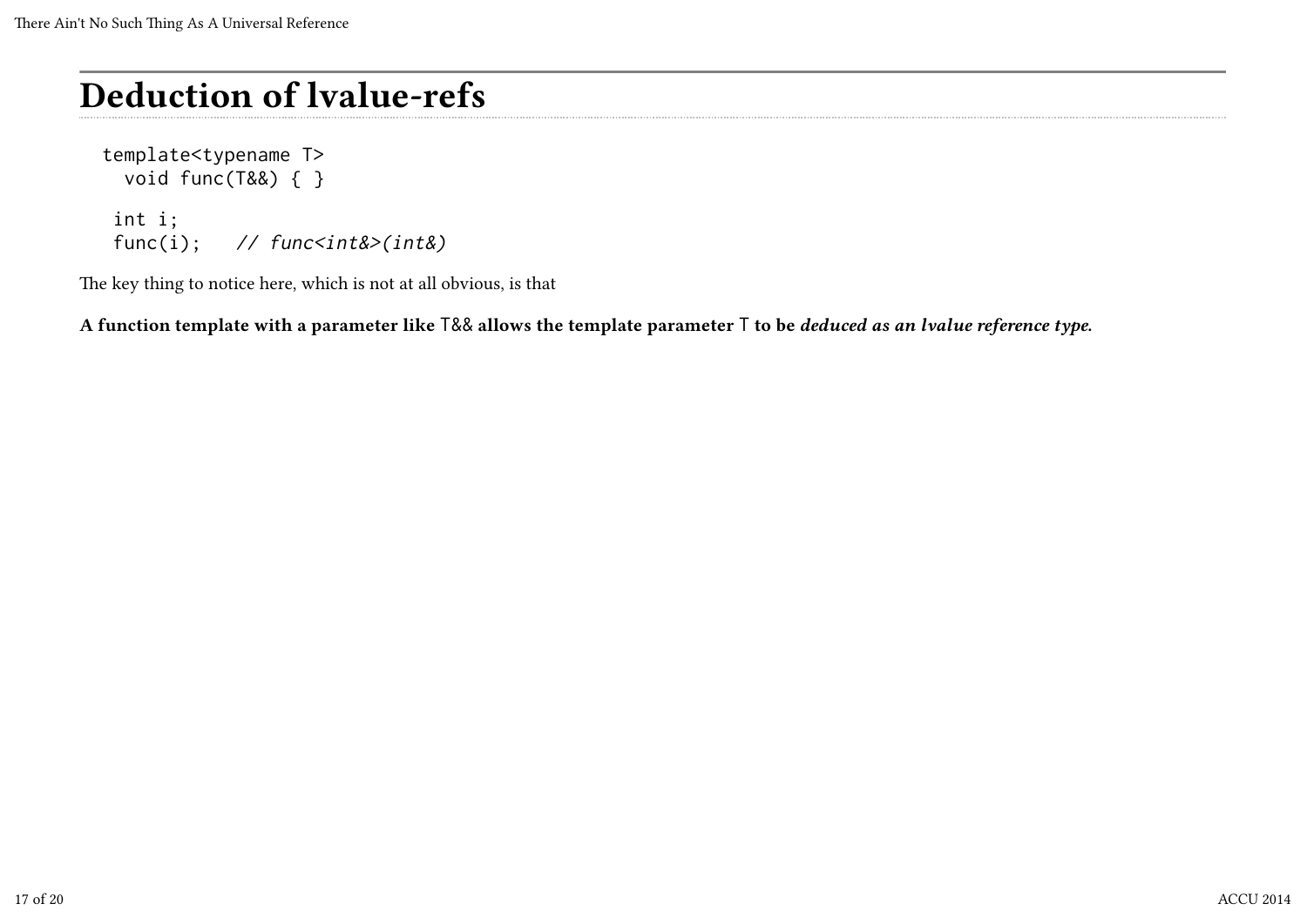# Deduction of lvalue-refs

This all-important rule about deducing lvalue reference types is hard to find in the standard and quite understated:

"[...] If P is an rvalue reference to a cv-unqualified template parameter and the argument is an lvalue, the type "lvalue reference to A" is used in place of A for type deduction. […]"

ISO/IEC 14882:2011, Programming Languages — C++, [temp.deduct.call] § 14.8.2.1 ¶3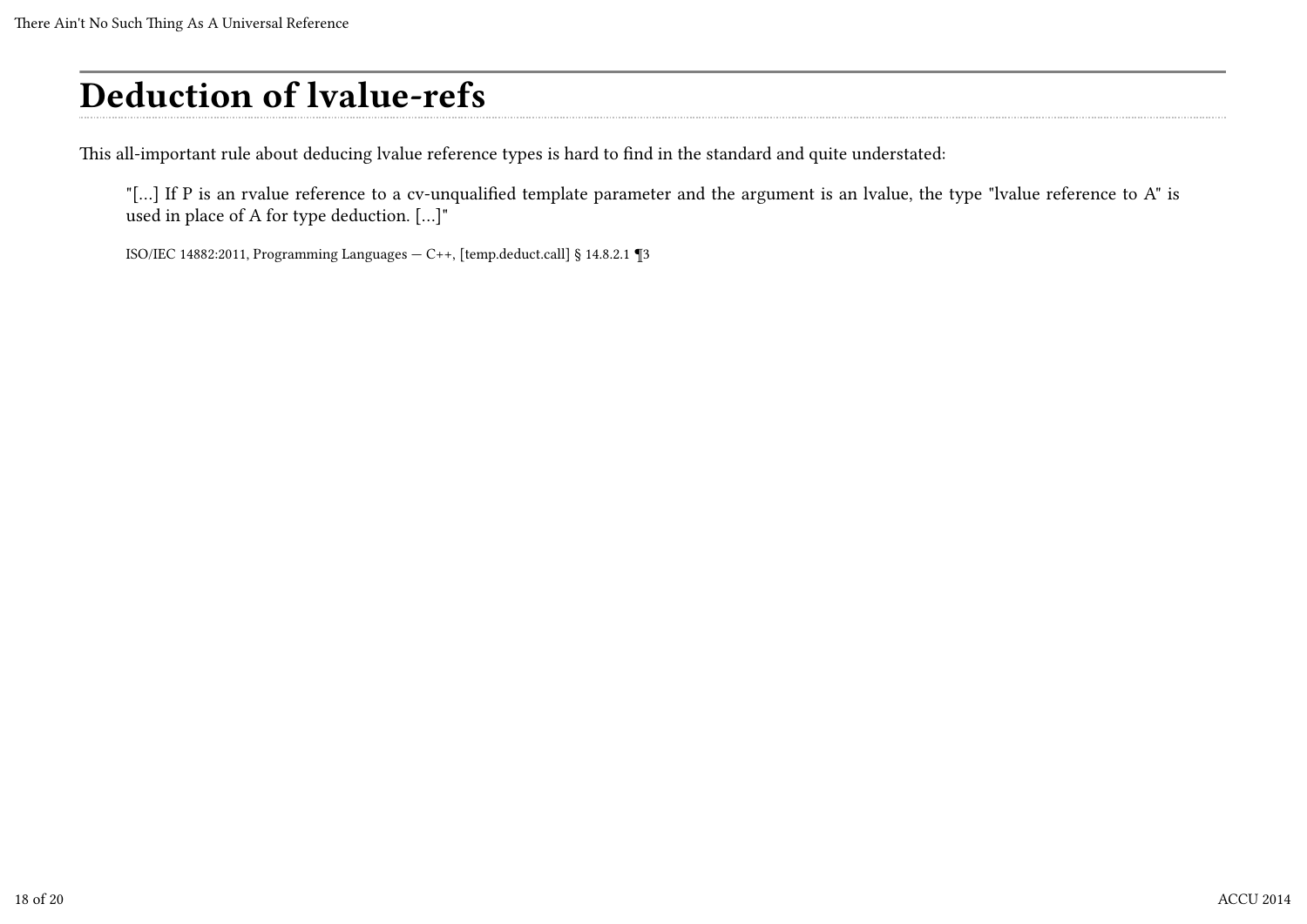First there is a mountain - then there is no mountain - then there is — Zen proverb  $\blacksquare$ Although it's valuable to understand what your code is actually doing, universal reference are a useful model for reading and understanding C++11 code, even if they aren't really there!